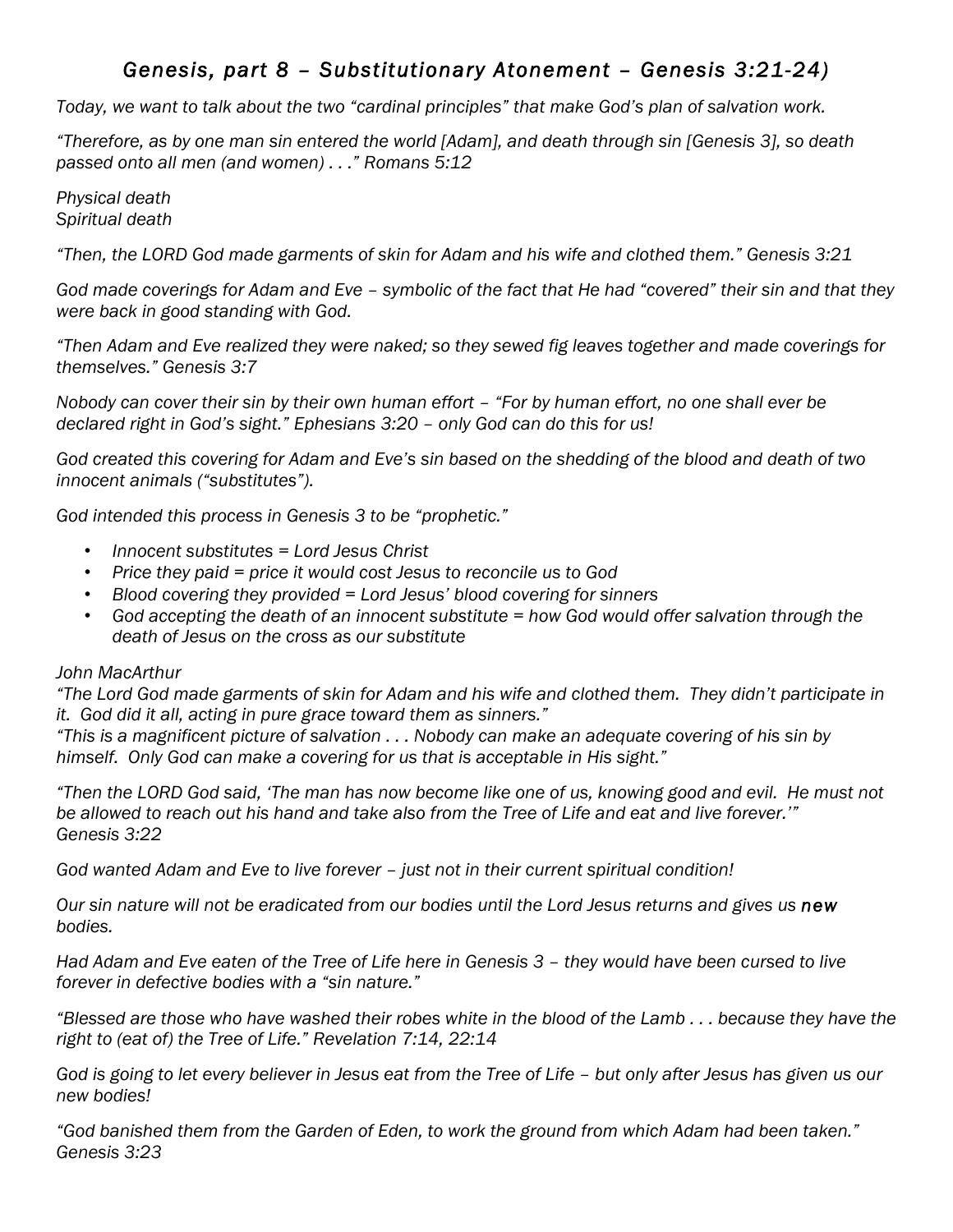*"After He drove the man out, on the east side of the Garden, God stationed the cherubim, along with a flaming sword that turned in every direction, to guard the way to the Tree of Life." Genesis 3:24*

## *So What?*

*Here in Genesis 3, we find the principles behind God's plan of salvation laid out for us for the very first time in the Bible.*

*Later, God codified these principles in the sacrificial system of the Old Testament and illustrated them in the operation of the Tabernacle (later the Temple in Jerusalem).*

*When it comes to God's plan of salvation – the Tabernacle was God's version of "How It Works."*

*"For the life of a creature is in the blood, and I have given you the blood to make atonement for your sin on the altar; it is the blood that makes atonement." Leviticus 17:11*

*"For without the shedding of blood, there is no forgiveness of sin." Hebrews 9:22*

*"And into the Holy of Holies went the High Priest alone, once every year, but never without blood, which he offered for his sins and the sins of all the people." Hebrews 9:7*

### *Cardinal Principle #1 – Substitutionary atonement*

*God granted "atonement" to Adam and Eve based on the death of an innocent "substitute."*

*"Innocent" = Hebrews 4:15: "Jesus was tempted in all ways as we are, yet without sin." "Substitute" = Isaiah 53:5, 6: "He was pierced for our transgressions; He was crushed for our sins; the punishment that brought peace to us was laid upon Him. All of us like sheep have gone astray. Each of us has turned to his own way. But the LORD laid on Him the sin of us all."*

*"Atonement" – Ephesians 1:7: "In Him, we have redemption, the atonement for our sins, through His blood."*

*"For Christ died for our sins once for all, the just for the unjust, in order that He might reconcile us to God." 1 Peter 3:18* 

*Cardinal Principle #2 – The all sufficiency of Jesus' work on the cross*

*The operation of the Tabernacle was also intended to teach us that animal sacrifices were insufficient to fully deal with sin.*

*This is why the priests had to keep offering the same sacrifices for sin over and over – day after day.*

*Reason = because these animal sacrifices never dealt with sin permanently.*

*"These sacrifices, repeated endlessly year after year, could never make perfect those who were offering them." Hebrews 10:1b*

*"For if they could have, people would have stopped offering them because they would have been cleansed from sin once and for all." Hebrews 10:2*

*Once your sins have been permanently forgiven – there is no need to keep offering sacrifices for sin.*

*But – at the Tabernacle, the Israelites did have to keep offering sacrifices for sin day after day.*

*"It is impossible for the blood of bulls and goats to permanently take away sins." Hebrews 10:4*

*The final solution for mankind's sin had to be purchased – not by some physical lamb – but by "The Lamb of God who takes away the sin of the world." (John 1:29).*